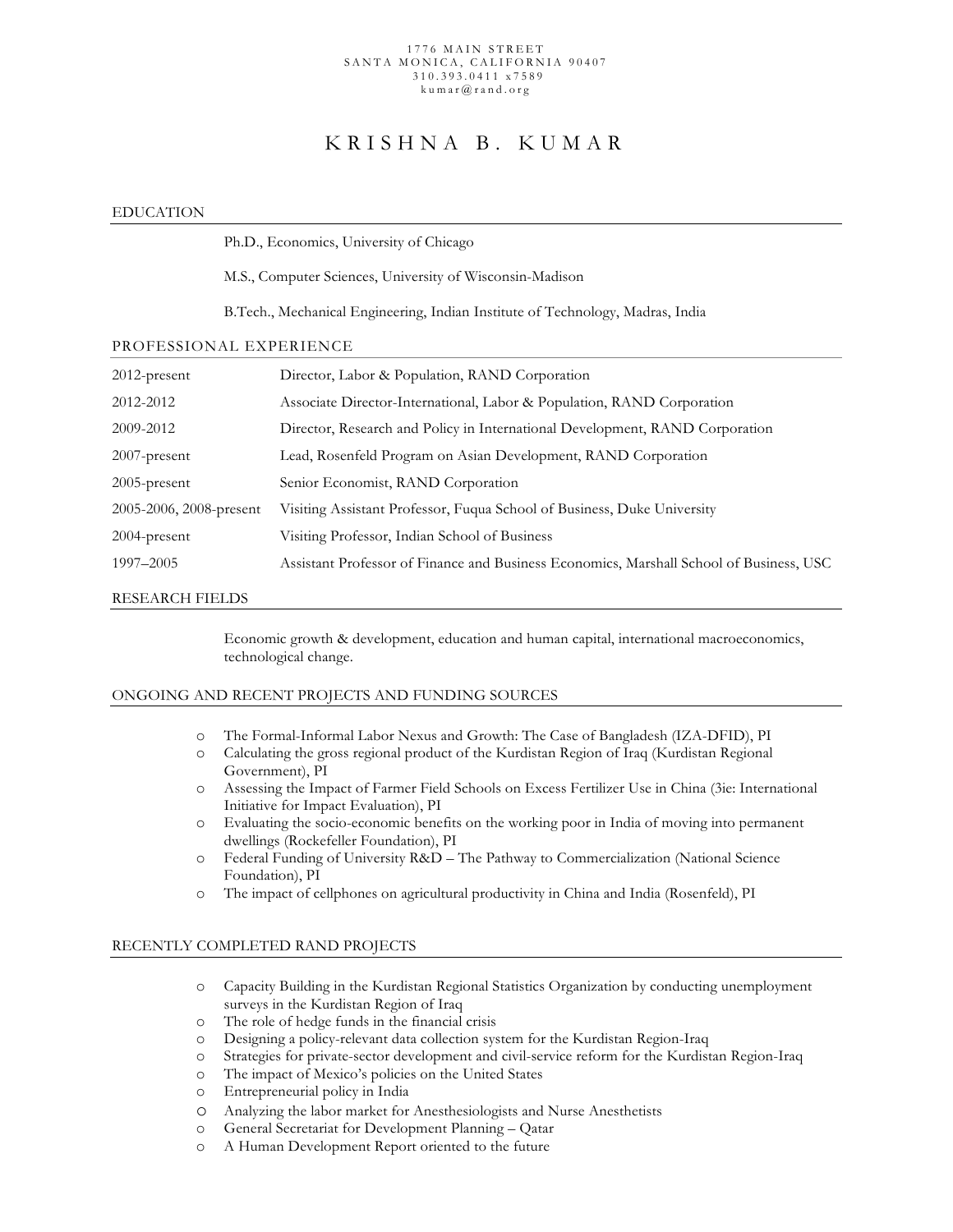"Regional and Gender Differences and Trends in the Anesthesiologist Workforce" (with Matthew Baird, Lindsay Daugherty, and Aziza Arifkhanova), *Anesthesiology* (September 2015); doi:10.1097/ALN.0000000000000834

"Farmer Field School and Farmer Knowledge Acquisition in Rice Production: Experimental Evaluation in China" (with Mingliang Guo et al), *Agriculture, Ecosystems and Environment* 209 (2015): 100-107; doi:10.1016/j.agee.2015.02.011

"The Effect of Federal Research Funding on Formation of University-Firm Biopharmaceutical Alliances"(with Margaret E. Blume-Kohout, Christopher Lau, and Neeraj Sood), *Journal of Technology Transfer* (2015), 40(5): 859-876; DOI 10.1007/s10961-014-9374-7

"University R&D Funding Strategies in a Changing Federal Funding Environment" (with Margaret E. Blume-Kohout and Neeraj Sood), *Science and Public Policy* (2015), 42(3): 355-368; doi: 10.1093/scipol/scu054

"The Impact of Labor-Market Regulations on Low-Income Countries: A Meta Analysis" (with Shanthi Nataraj, Francisco Perez-Arce, and Sinduja Srinivasan), *Journal of Economic Surveys* 08/2013; 28(3). DOI: 10.1111/joes.12040

"Indian Entrepreneurial Success in the United States, Canada and the United Kingdom" (with Robert W. Fairlie, Harry Krashinsky, and Julie Zissimopoulos), *Research in Labor Economics* (2012), in Solomon W. Polachek, Konstantinos Tatsiramos (ed.) *Research in Labor Economics (Research in Labor Economics, Volume 36)*, Emerald Group Publishing Limited, pp.285-318.

"From Families to Formal Contracts: An Approach to Development" (with John G. Matsusaka), *Journal of Development Economics* (2009): vol. 90, 106-119.

"Africa: Is Aid an Answer?" (with Elizabeth M. Caucutt), *The B.E. Journal of Macroeconomics (Advances)* (2008): vol. 8, issue. 1, article 32.

"Education for All: The Right Course for Africa?" (with Elizabeth M. Caucutt, University of Western Ontario), *Review of Economic Dynamics* 10 (2007): 294-326.

"Inappropriate Technology: What is in it for the rich?" (with Ana Fernandes), *Macroeconomic Dynamics* 11 (2007): 487-518.

"Does the Progressivity of Income Taxes Matter for Human Capital and Growth?" (with Elizabeth M. Caucutt and Selahattin Imrohoroglu), *Journal of Public Economic Theory*, January 2006, vol. 8, no. 1, 95-118.

"Skill-specific rather than General Education: A Reason for US-Europe Growth Differences?" (with Dirk Krueger), *Journal of Economic Growth*, June 2004, vol. 9, no. 2, 167-207*.*

"Intermediation Costs and Capital Flows" (with Ayse Imrohoroglu), *Review of Economic Dynamics*, July 2004, vol. 7, no. 3, 586-612.

"US-Europe differences in technology-driven growth: quantifying the role of education" (with Dirk Krueger), *Journal of Monetary Economics*, January 2004, vol. 51, no. 1, 161-190

"Education and Technology Adoption in a Small Open Economy – Theory and Evidence," *Macroeconomic Dynamics*, September 2003, vol. 7 no 4, 586-617.

"Growth and Welfare Analysis of Tax Progressivity in a Heterogeneous-Agent Model" (with Elizabeth M. Caucutt, and Selahattin Imrohoroglu), *Review of Economic Dynamics*, July 2003, vol. 6, no. 3, 546-577.

"Higher education subsidies and heterogeneity: a dynamic analysis" (with Elizabeth M. Caucutt), *Journal of Economic Dynamics & Control, June 2003, vol. 27, no. 3, 1459-1502.*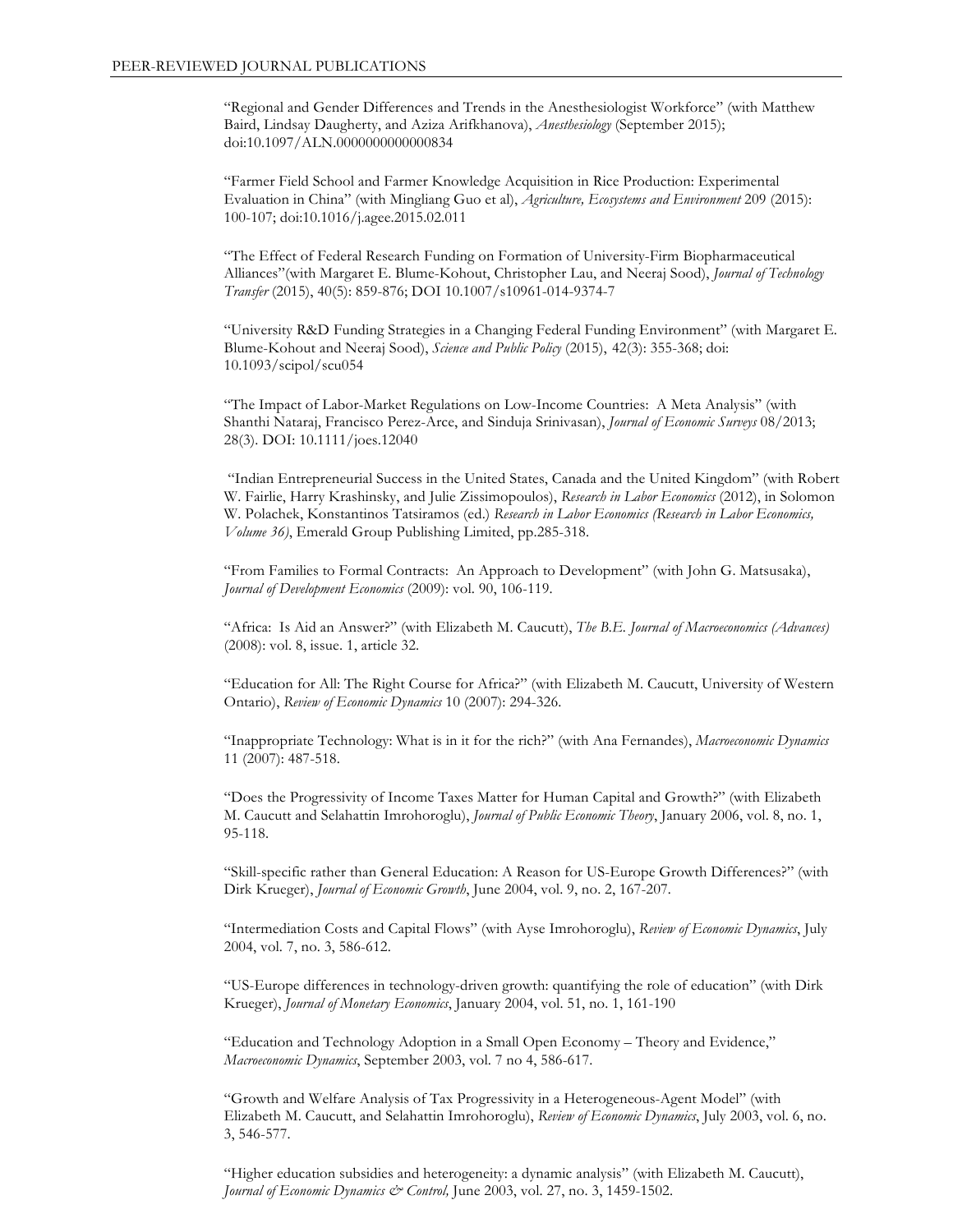*The Socioeconomic Effects of the Working Poor Moving to Permanent Dwellings: The Case of the Ashray Affordable Housing Pilot Project in India* (with Nicholas Burger et al), RR-714-RF, 2014.

*The Anesthesiologist Workforce in 2013* (with Matthew Baird et al), RR-650-ASAI, 2014.

*Capacity Building at the Kurdistan Regional Statistics Organization Through Data Collection* (with Sandra H. Berry et al), RR-293-KRG, 2014.

*Knowledge-Based Economies and Basing Economies on Knowledge: Skill a Missing Link in GCC Countries* (with Desiree van Welsum), RR-188, 2013.

*Hedge Funds and Systemic Risk and Dodd-Frank: The Road Ahead* (with Lloyd Dixon and Noreen Clancy), RAND-CF-308, 2013.

*Hedge Funds and Systemic Risk* (with Lloyd Dixon and Noreen Clancy), MG-1236-CCEG, 2012.

"The impact of labour market regulation on employment in Low-Income Countries: a systematic review," (with Shanthi Nataraj, Francisco Perez-Arce, and Sinduja Srinivasan (2011), RAND Corporation.

The impact of different approaches to higher education provision in increasing access, quality, and completion for students in developing countries: a systematic review (with Clifford, M., Miller, T., Stasz, C., Sam, C.). Protocol. (2012) London: EPPI-Centre, Social Science Research Unit, Institute of Education, University of London

*Designing a System for Policy-Relevant Data Collection for the Kurdistan Region-Iraq* (with Sandra H. Berry et al), MG-1184-KRG, 2012.

*Strategies for Private-Sector Development and Civil-Service Reform in the Kurdistan Region-Iraq* (with Michael L. Hansen et al), MG-1117-KRG, 2011.

*Building the Future: Summary of Four Studies to Develop the Private Sector, Education, Health Care, and Data for Decisionmaking for the Kurdistan Region-Iraq* (with C. Ross Anthony, et al), MG-1185-KRG, 2011.

*U.S. and Mexico – Borderline Friends: Ties that bind, Issues that divide* (with Emma Aguila et al), MG-985- RC, 2012.

"How Americans Will Live and Work in 2020: A Workshop Exploring Key Trends and Philanthropic Response," (with Gregory F. Treverton, and Robert J. Lempert), CF-299, 2011.

"An Analysis of the Labor Markets for Anesthesiology," (with Lindsay Daugherty, Raquel Fonseca, and Pierre-Carl Michaud), TR-688-HLTH, 2010.

"Catalysts of Entrepreneurship: Policies for Growth," (with Elizabeth D. Brown et al), CF-265, 2009.

"Education and the Asian Surge: A Comparison of the Education Systems in India and China," (with Charles A. Goldman and Ying Liu), *OP-218-CAPP*, February 2008.

"China and India: Different Educational Paths toward Prosperity," (with Ying Liu), *Policy Insight*, PRGS, February 2008.

### OTHER PAPERS / PUBLICATIONS

"Qatar's Knowledge Economy: Has its Development Been Balanced?" (with Desiree van Welsum), *Qatar Business Review*, Feb-Mar 2012.

"The Impact of Federal Life Sciences Funding on University R&D," (with Margaret Blume-Kohout and Neeraj Sood), *NBER Working Paper 15146*.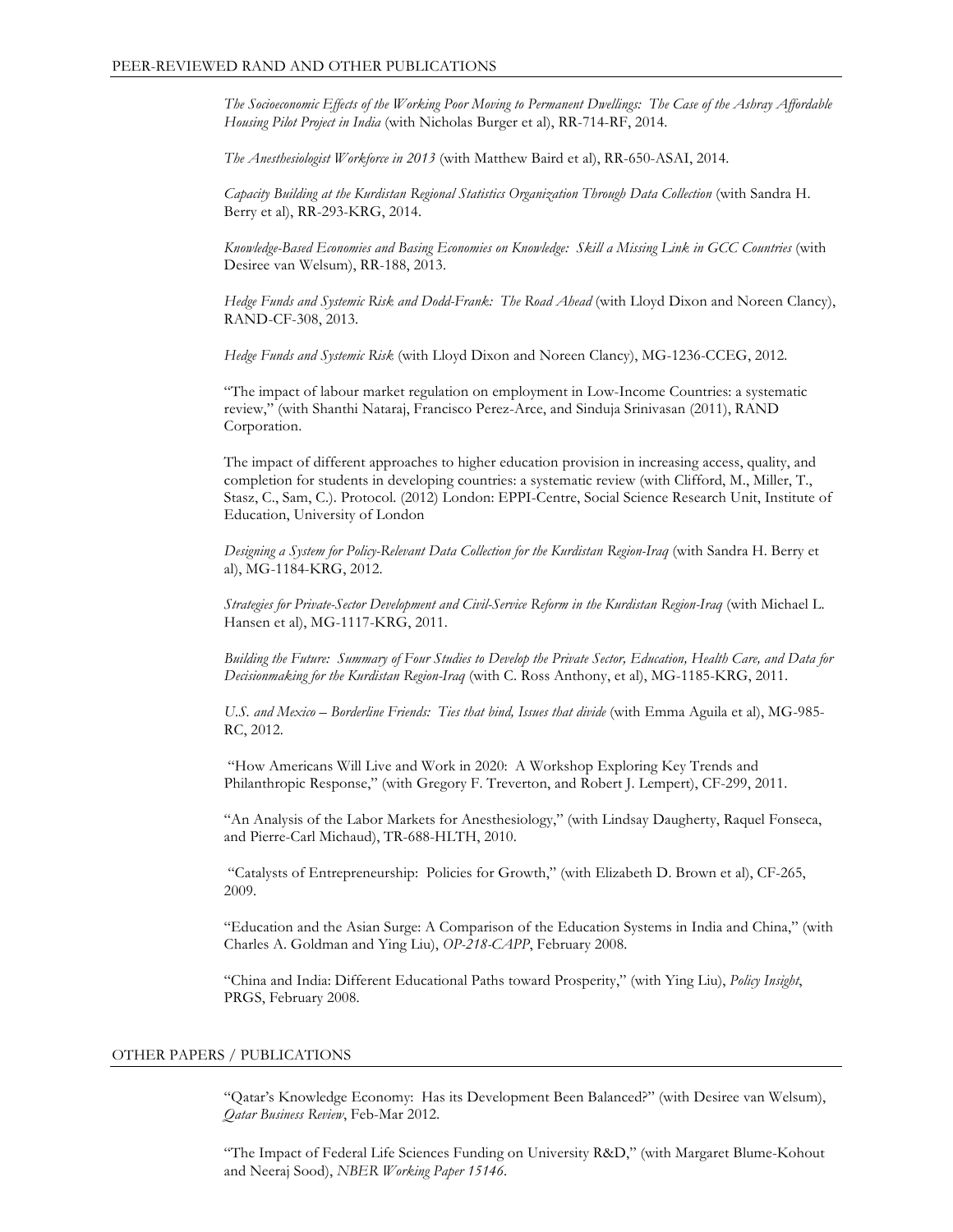"Inclusion. Growth. In India, Entrepreneurship Can Connect the Dots." *ISB Insight*, Winter 09-10, 12-15.

*Patterns of Potential Human Progress. Volume I: Reducing Global Poverty* (with Barry B. Hughes et al), 2009, Boulder, CO: Paradigm Publishers.

"Capitalism still works: Our economy will recover because we are innovators and entrepreneurs," September 17, 2009, *Pittsburgh Post-Gazette*.

"Food for Stomach. Food for Thought." *ISB Insight*, September 2008, 6-9.

"Indian Growth: A Miracle or a "Mere" Blessing?" *ISB Insight*, June 2006, 15-18.

"What Determines Firm Size?" *NBER Working Paper 7208*, (with Raghuram G. Rajan and Luigi Zingales).

"US-Europe Growth Differences: The Role of Education" (with Dirk Krueger), in *Growth and Stability in the EU: Perspectives from the Lisbon Agenda*, Oesterreichische Nationalbank.

#### REFEREE / REVIEWER FOR

American Economic Review Econometrica The Economic Journal European Economic Review IMF Staff Papers International Economic Review Journal of Development Economics Journal of Economic Dynamics & Control Journal of Economic Education Journal of Economic Theory B.E. Journals in Macroeconomics Journal of Economic Growth Journal of the European Economic Association Journal of Human Capital Journal of Monetary Economics Journal of Political Economy Journal of Public Economic Theory Macroeconomic Dynamics National Science Foundation Review of Economic Dynamics Review of Economic Studies

3ie Expert Roster

#### COURSES TAUGHT

MBA and EMBA: Global Economic Environment of the Firm, Global Markets and Institutions, Fuqua School of Business, Duke University, 2005-present.

MBA: Global Economics, Indian School of Business, 2004-present.

## ACADEMIC HONORS AND FELLOWSHIPS

Recipient of a 2011 Gold Merit Award from RAND.

Recipient of a 2010 President's Award from RAND.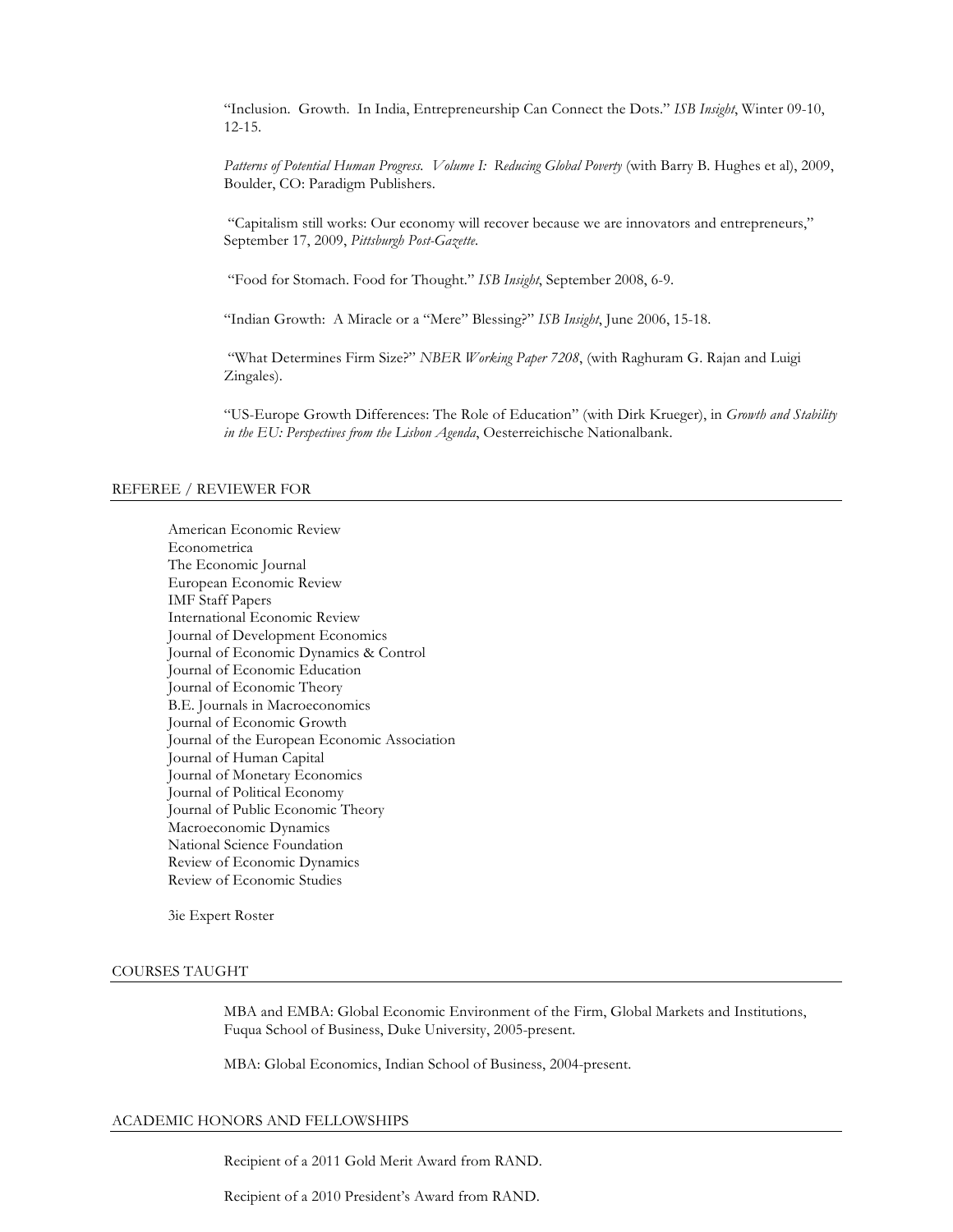Recipient of a 2008 Silver Merit Award from RAND.

Huddleson Teaching Award, Pardee RAND Graduate School, 2008.

Award for teaching excellence by the Cross Continental MBA Class of 2010, Fuqua School of Business, Duke University.

Elected for Outstanding Teacher Award by the Weekend Executive MBA Class of 2006, Fuqua School of Business, Duke University.

Elected as Professor of the Year (2005-2006) by students at the Indian School of Business, based on the Global Economics course taught there during June-July 2005.

Elected as Professor of the Year (2004-2005) by students at the Indian School of Business, based on the Global Economics course taught there during June-July 2004.

"Inappropriate Technology," was selected for presentation at the 2002 Minnesota Workshop in Macroeconomic Theory.

"What Determines Firm Size?" has made it to all time top-ten list of downloads in four different subcategories in the Social Sciences Research Network (SSRN).

Nominated as a Professor of the Year (2001-2002), by Gamma Sigma Alpha, a National Greek Academic Honor Society.

Letter of commendation from the Dean of Faculty for teaching done in Fall 1999.

Distinction in the Ph.D. core exam at Chicago. (Co-winner of the Lee Prize for best performance.)

Lee Prize for best performance in the Money & Banking preliminary exam at Chicago.

Henry Morgenthau Dissertation Fellowship.

University of Chicago Century Fellowship.

General Motors Fellowship (Univ. of Wisconsin).

National Talent Search Scholarship, India.

#### PRESENTATIONS (IN REVERSE CHRONOLOGICAL ORDER)

Panel on labor markets in low-income countries, IZA-World Bank Conference, October 2015

Panel on technology and the emerging labor force, RAND BeFi, October 2015

Applied Economics Seminar, Indian School of Business, July 2014

Advances in Economic Development, April 2011, University of Southern California

Kauffman-World Bank Conference on Entrepreneurship and Growth, The World Bank, November 2009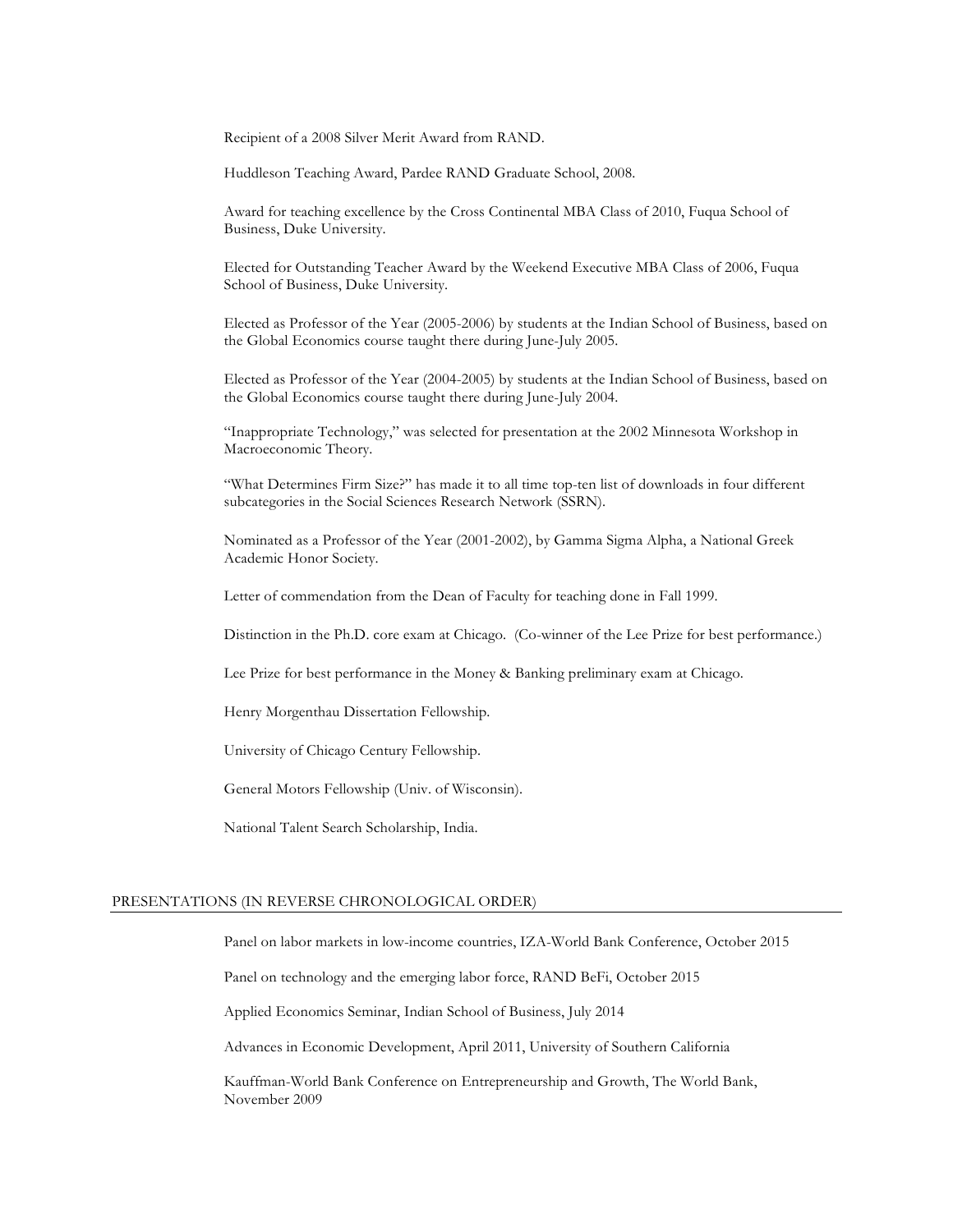Indian School of Business, Hyderabad, India, June 2008, June 2007, June 2006

National Institute of Health, Competitiveness / innovation project, November 2007

Conference on International Trade and Finance, Federal Reserve Bank of Cleveland

Duke University

RAND

Indian School of Business, Hyderabad, India

Pacific Conference for Development Economics, San Francisco

Conference on Economic Development, Tippie College of Business, University of Iowa

Stanford University

North American Winter Meetings of the Econometric Society, January 2004, San Diego

Conference on Trade, Capital Flows, and Aggregate Dynamics, Federal Reserve Bank of Cleveland, September 2003

2003 Annual Meetings of the Society for Economic Dynamics, Paris, France

Federal Reserve Bank of Minneapolis (Visiting Scholar, July 7-11, 2003)

Carnegie-Rochester Conference on Public Policy, April 2003

The World Bank (multiple presentations)

UC-Santa Barbara

Winter Meetings of the Econometric Society, January 2003, Washington DC

2002 Minnesota Workshop in Macroeconomic Theory (presented by co-author)

2002 Summer Meetings of the Econometric Society at UCLA

2002 Annual Meetings of the Society for Economic Dynamics, New York

Wharton School of the University of Pennsylvania

Pennsylvania State University

North American Winter Meetings of the Econometric Society, January 2002, Atlanta (one presentation and two discussions)

Stanford Conference on Credit-Market Frictions and the Macroeconomy, Aug 2001

Society of Economic Dynamics, 2001 meeting at Stockholm, Sweden (one presentation and three other co-authored papers)

North American Winter Meetings of the Econometric Society, January 2001, New Orleans

Society of Economic Dynamics, 2000 meeting at San Jose, Costa Rica